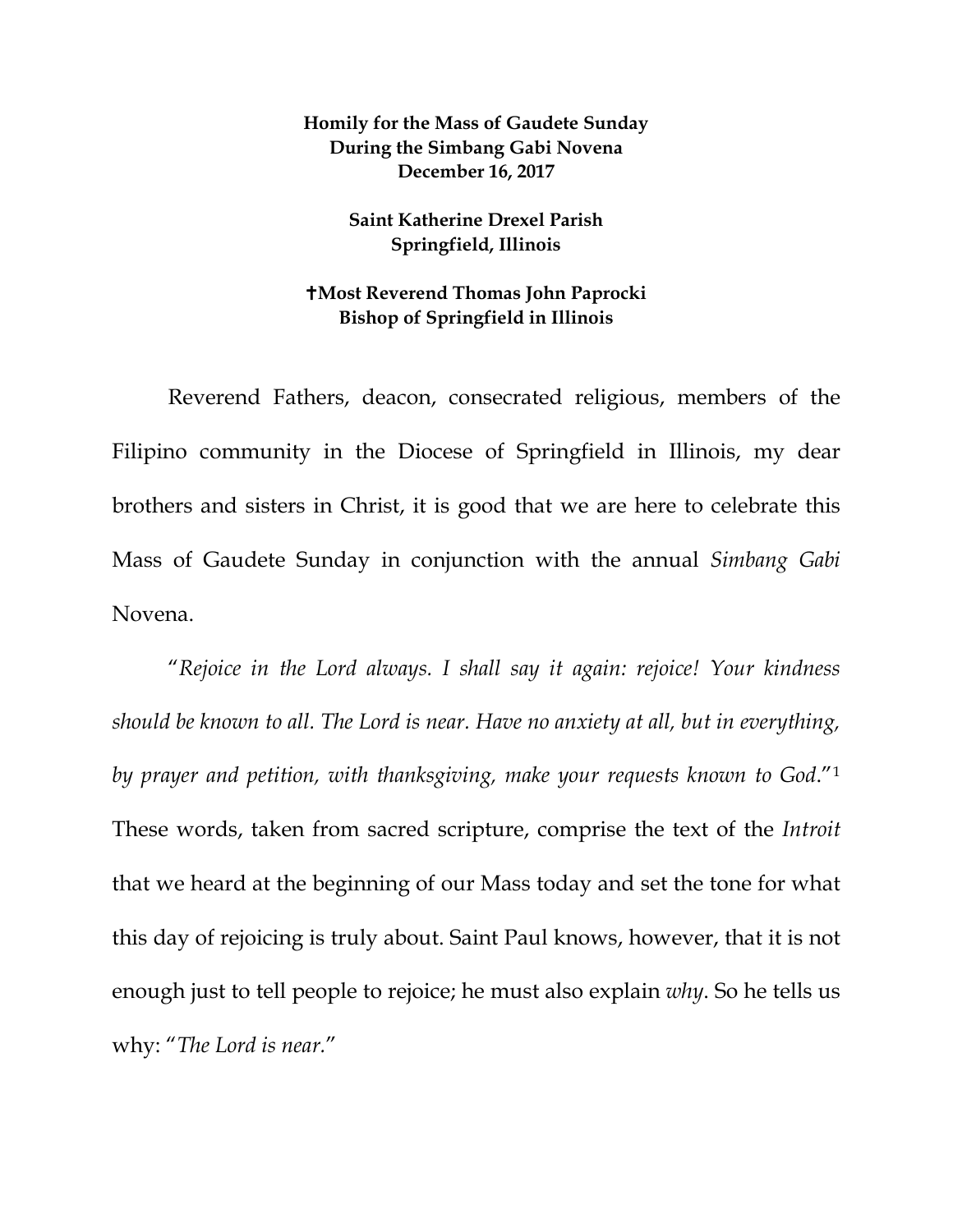During this Advent season, as the Church accompanies us towards Christmas, she helps us to rediscover the meaning of Christian joy. We must remember that, unlike the "joy" that is offered by the world, Christian joy is not rooted in the circumstances and struggles of our daily lives. Rather, it finds its root in the relationship we have in and through Jesus Christ. So, we rejoice on this Gaudete Sunday, because we know that the Lord is always near to us.

Throughout the liturgy of today's Mass, we are reminded again and again of the necessity of rejoicing in the Lord. In our first reading, we hear the prophet Isaiah say, "*I rejoice heartily in the LORD, in my God is the joy of my soul*."[2](#page-4-1) The prophet also tells us why: "*for he has clothed me with a robe of salvation*."[3](#page-4-2) In the responsorial psalm, we recited the Canticle of Mary, also known as the *Magnificat*, where he hear Mary rejoicing in God her Savior. In our second reading from the letter of Saint Paul to the community in Thessalonica, the apostle instructs them to "*Rejoice always. Pray without ceasing. In all circumstances give thanks, for this is the will of God for you in Christ Jesus*."[4](#page-4-3) Even in our Gospel, we see John the Baptist offer us a model of rejoicing in the acceptance of who God made us to be.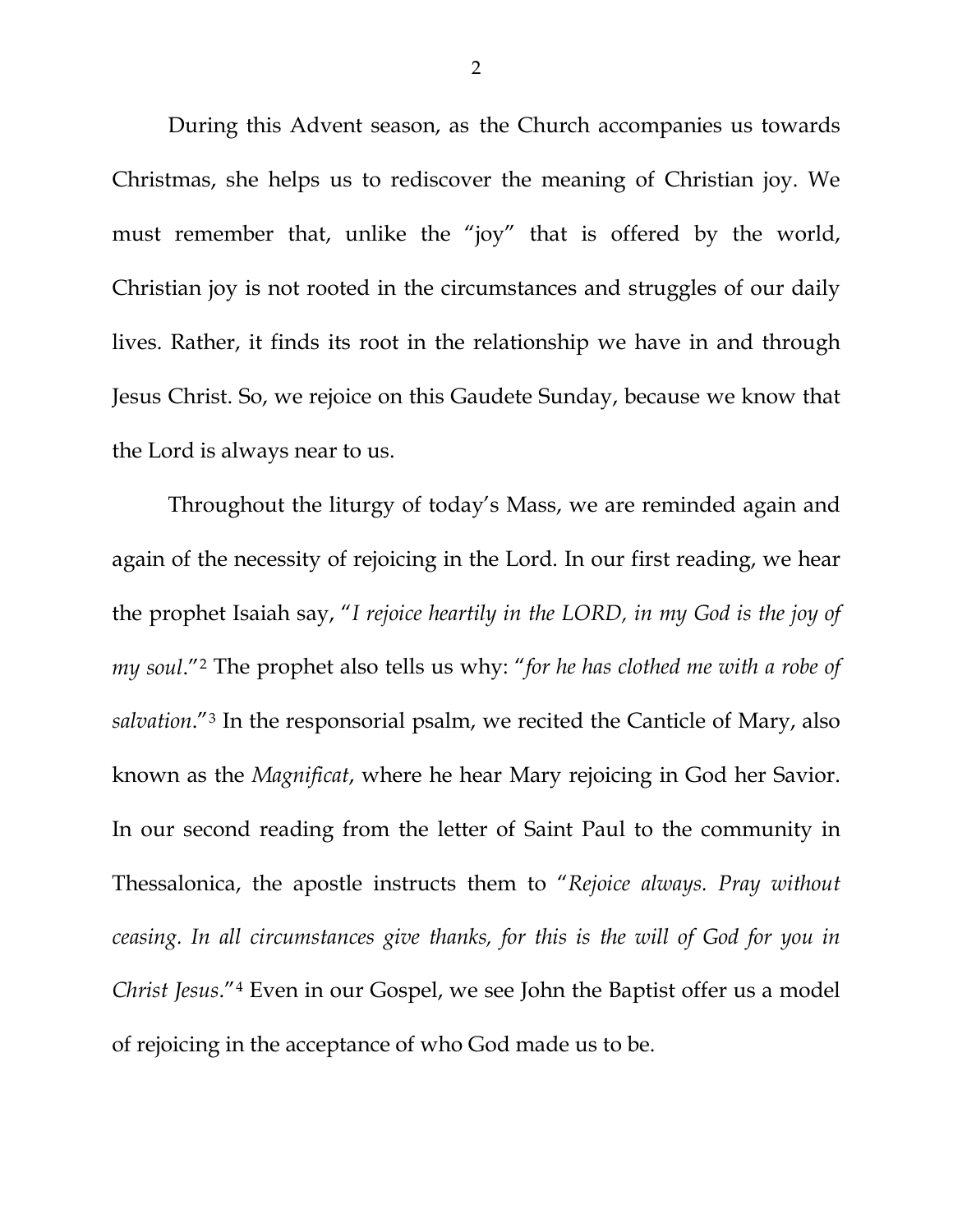But, as we take time to rejoice in the realization that our Lord is always near, let us also take stock of our Advent preparation for the coming of Christ. Have we taken the time during this Advent season to recognize the presence of our Lord around us, or have we gotten caught up in the commercialism of this pre-Christmas season? If we fall into the latter group and have not taken the time to make a straight way in our lives for the coming of Christ, let us renew our commitment to opening ourselves to receive the grace that God is offering us this Advent season, so that we might more perfectly come to know the joy of realizing the closeness of our Lord to each of us as our Divine Savior who redeems us from our sins.

One of the most popular songs for these final days of preparation for Christmas is the hymn "O Come, O Come Emmanuel." The word 'Emmanuel', as you know, means "God is with us." This is the great message of Christmas. It is not just a remembrance of a past event where God was with us when He was born and then for the next 33 years. Nor is it just our hopeful anticipation of His coming at the end of time. Christ is with us here and now, at all times and in every circumstance. Just before He ascended into Heaven, He made this promise: *behold, I am with you always, until the end of the age*.[5](#page-4-4) God is faithful to His promises. We, in faith,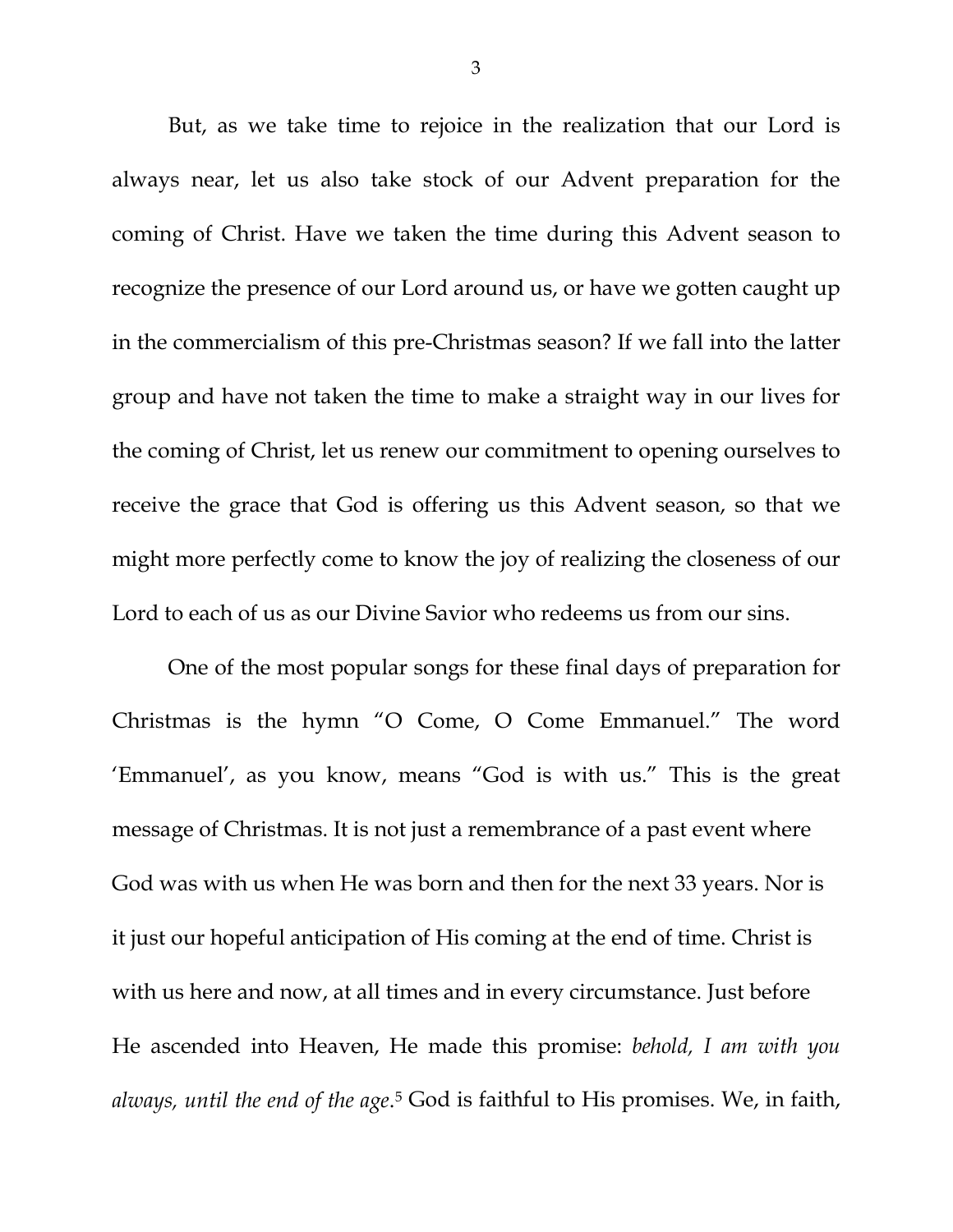are called to trust those promises, especially when we do not understand or cannot see His presence in the midst of those difficult circumstances.

In this regard, let us turn to the example of the Blessed Virgin Mary. For when she found herself in the seemingly impossible situation of being the mother to the Son of God, she did not fall into doubt or despair, rather she opened herself to this great gift from God and was filled with the joy that comes from being close to Him. Following the example of Mary, when we find ourselves facing that which is seemingly impossible, let us too open ourselves to God's grace, trusting that God is indeed with us and that *with God all things are possible*.[6](#page-4-5)

As we draw close to the celebration of the birth of Lord, let us be reminded that, by His entrance into the world, He has come to remain with us. His birth has brought a great light to *the people who walked in darkness*[.7](#page-4-6) As we will hear in the Gospel on Christmas morning, that *light shines in the darkness, and the darkness has not overcome it*.[8](#page-4-7) No darkness will overcome the light of Christ dwelling among us. Christmas is a time for us to renew our faith in that promise and to remain steadfast in following that light which leads us to Him in Heaven.

4